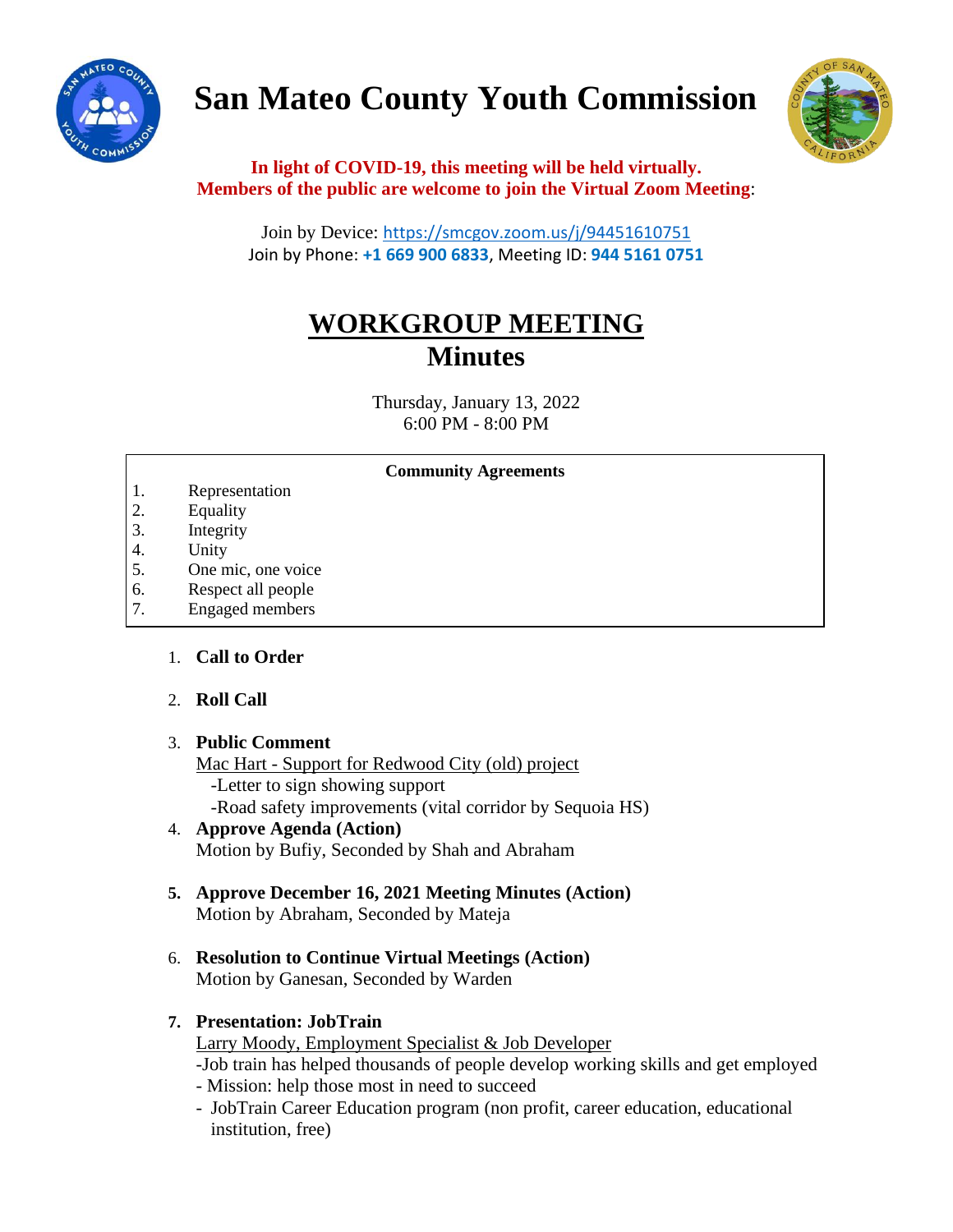- Provide certified training in many career paths (nursing, culinary, IT service)
- 4 Career Centers  $\rightarrow$  virtual job board, career advising, workshops, ESL classes (all at no cost)
- Align JobTrain with workforce opportunities: work with employers
- High potential and future for JobTrain company
- Asking SMYC to advocate and spread word about JobTrain
- Available resources such as childcare and loaner laptops
- Programs are offered for ages 17-70
- Partnered with schools in San Mateo County

## **8. Review Draft Youth Commission Bylaws**

**-** Send in Feedback by Tuesday (Jan 18th)

- Main Changes: Youth Commission is now "YC", removed gender pronouns, added clarification to elected and appointed positions, clarification of ad-hoc committees and officers, clarification on YC executive board, description of workgroup meetings, clarification of consequences of UE absences, updates for current day practices, new volunteer section

- Possibility of Youth Commissioner presenting at counsel meeting

- Jan 27 (Request action to approve resolution and bylaws from YC)

## 9. **Committee Worktime**

## **10. Committee Report Outs**

- Civic Engagement- Gubernatorial Poster Contest
- TJ- Debriefed meeting from SRO in Colorado, worked on SRO project
- Ed and Economic Development- Equitable Education Declaration (ready for presentation)
- Health-Working on conference (finished sign up form, worked on speakers)
- Immigrant youth-Working on timeline, set date for townhall, scholarship
- EJ- Working on conference (found speakers)

## **11. Announcements**

- Webinar on Bi-Poc equity (volunteer to join group working on webinar)
	- Scheduled for May 25
	- Please communicate absences!
	- Please arrive on time for meetings
	- Thank you for online engagement

## **12. Adjournment**

## **Next Meeting:** January 27, 2022

Public records that relate to any item on the open session agenda for a regular or special meeting of the Youth Commission are available for public inspection. Those records that are distributed less than 72 hours prior to the meeting are available for public inspection at the same time they are distributed to all members, or a majority of the members of the Commission. Those public records are available to be sent electronically by emailing edallman@smcgov.org.

IN COMPLIANCE WITH THE CALIFORNIA GOVERNMENT CODE AND THE AMERICANS WITH DISABILITIES ACT: The meetings of the Youth Commission are accessible to individuals with disabilities. Contact Ellie Dallman at